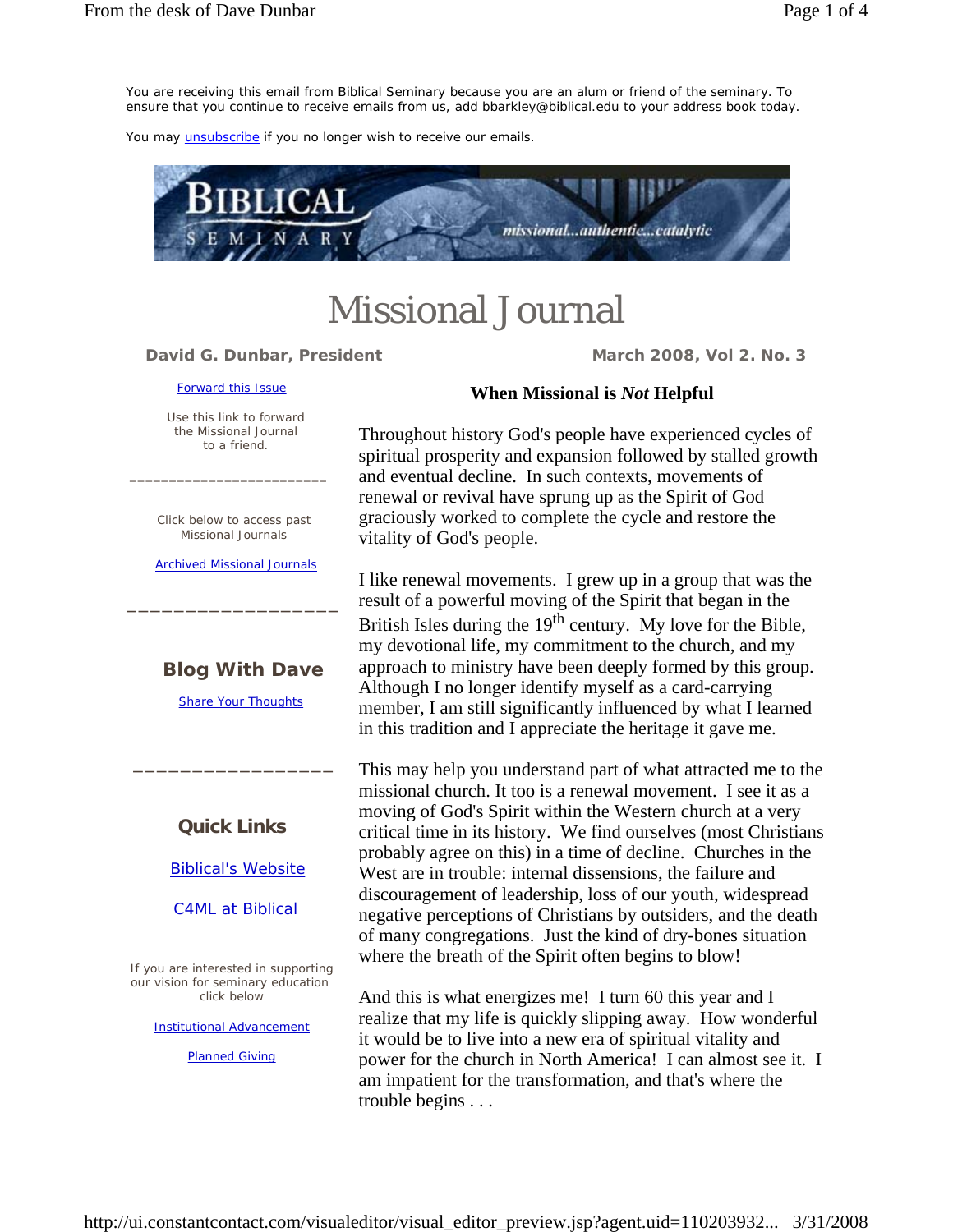## **My way or the highway**

copyright © 2007 David G. Dunbar

 $\frac{1}{2}$  ,  $\frac{1}{2}$  ,  $\frac{1}{2}$  ,  $\frac{1}{2}$  ,  $\frac{1}{2}$  ,  $\frac{1}{2}$  ,  $\frac{1}{2}$  ,  $\frac{1}{2}$  ,  $\frac{1}{2}$  ,  $\frac{1}{2}$  ,  $\frac{1}{2}$  ,  $\frac{1}{2}$  ,  $\frac{1}{2}$  ,  $\frac{1}{2}$  ,  $\frac{1}{2}$  ,  $\frac{1}{2}$  ,  $\frac{1}{2}$  ,  $\frac{1}{2}$  ,  $\frac{1$ 

I grew up in the protest era of the 1960s. Bob Dylan sang about changing times to an older generation:

> Come mothers and fathers Throughout the land And don't criticize What you can't understand Your sons and your daughters Are beyond your command Your old road is Rapidly agin'. Please get out of the new one If you can't lend your hand For the times they are a-changin'.

I am sure parents who found themselves on the "old road" were less than appreciative of Dylan's suggestion that they buzz off. And with good reason!

I imagine those of us in the missional church movement sometimes sound a bit like Dylan to believers perplexed by massive changes in the church and culture, but not sure "missional" is the way to go. They may hear the message as, "move out of the way," "get with the program," "admit you are wasting your time," or something equally uncharitable.

To them the missional discussion seems like just another way to "diss" the past. When missional leaders point out current problems in the church, they often appear to have an arrogant disregard for what God has already done--as if the Holy Spirit has been totally absent for the last century and nothing of eternal significance has really been accomplished! Good people thus feel attacked and undervalued, their contributions unwelcome and unneeded.

I suspect most renewal movements, whether by intention or misunderstanding, have conveyed such messages. To those who have felt attacked, I apologize. The point is not to discredit the sincere and often productive endeavors of the past, but to ask, "How can we be faithful to the gospel in the new cultural situation of the 21st century?" Of course **any attempt to answer this question involves evaluation of our current situation and some level of critique of the current state of the church.**

And, yes, I admit I am an impatient kind of guy who wants others to get on board yesterday. But I need to remind myself (and my missional friends) that if this is indeed a movement of the Spirit of God, it will make its way among the people of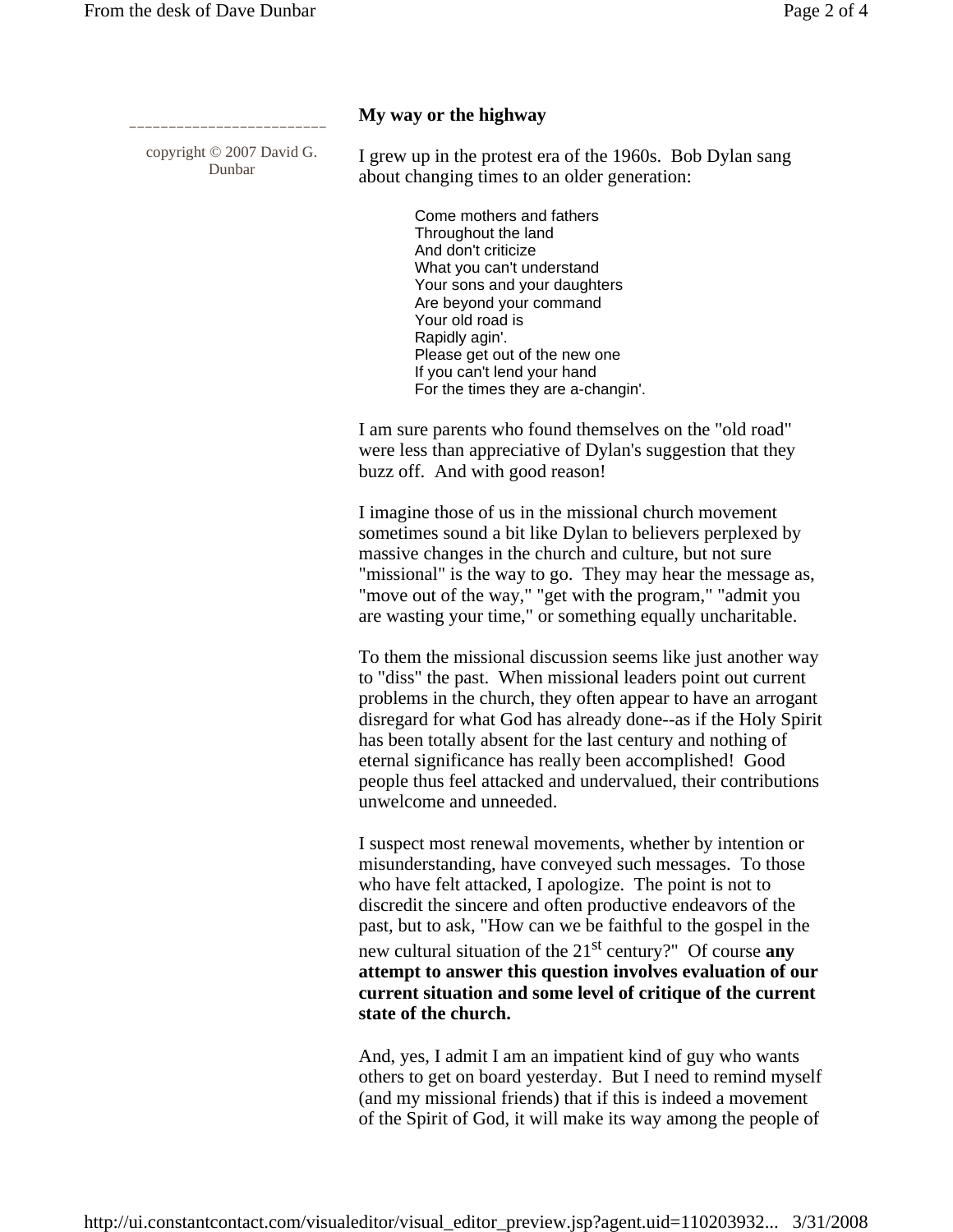God with power and certainty.

#### **Triumphalism**

Another problem many people detect in renewal movements is a prideful spirit. The term "triumphalism" describes an attitude that assumes the superiority of a particular culture, teaching, organization, etc. In the case of the missional movement some folks have sensed a triumphalist spirit among its proponents, as if we are saying, "This is THE ANSWER, we have found THE WAY, wisdom now resides with US!"

Certainly triumphalism in all its forms is divisive and offensive. To the degree that missional church leaders are guilty of this, we need to repent. Triumphalism is not helpful and does not honor the Lord or his people.

However, I would like to offer a note of caution to those who think the missional church is triumphalistic and who are tempted to dismiss the movement on that basis. **Part of what initially attracted me was the willingness of missional leaders to admit that they did not have all--or even many--of the answers to the problems facing the church today.** 

Alan Roxburgh suggests that the current period of highly discontinuous change will not go away any time soon. He estimates that we are two or three generations away from a time of greater stability for the culture *and* the church. During this time "none of us will find clear answers or complete solutions." (*The Sky is Falling!?!* [ACI Publishing, 2005], p. 67.)

We should not conclude from this comment that missional leaders don't know where they are going! **The point is that this discussion is not about having all the right** *answers***, but rather trying to identify the most important** *questions* **before the church--and working** *toward* **biblically and theologically sound answers.** 

For this discussion everyone is welcome at the table: traditional churches, charismatic churches, mega-churches, emerging churches . . . no one is excluded unless they exclude themselves. The challenges facing the church in our generation call for the Spirit-led creativity and commitment of the whole body of Christ. We need to put aside our relatively minor differences to focus on the pressing questions of our day. Faithfulness to our Lord demands this. And, yes, I admit it--I'm impatient!